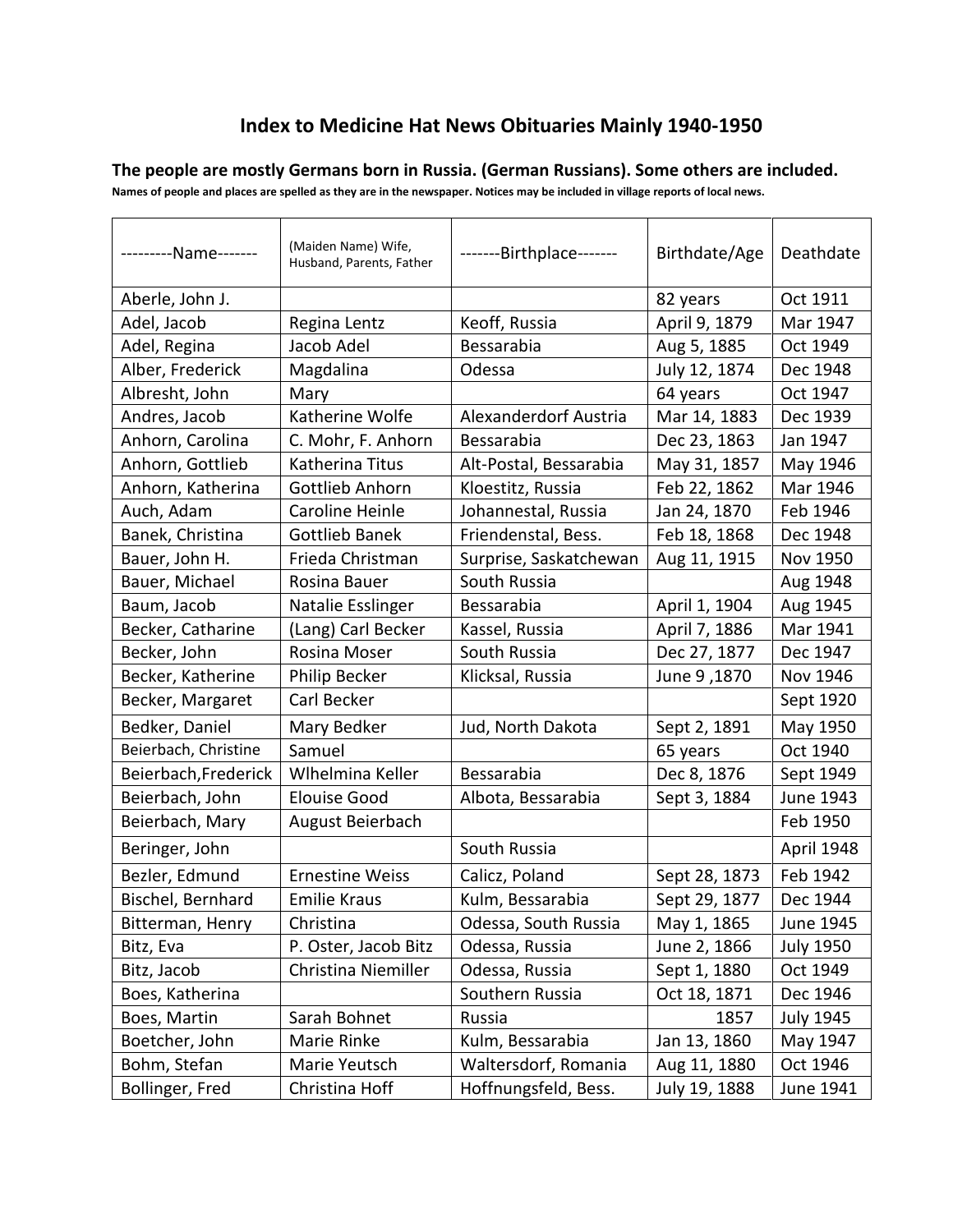| Bollinger, John      | Amelia Landsiedal          | Odessa, Russia             | Aug 29, 1888   | Feb 1950         |
|----------------------|----------------------------|----------------------------|----------------|------------------|
| Bollinger, Katherina | Jacob Bollinger            | Odessa, Russia             | April 30, 1880 | Sept 1945        |
| Boschee, Annie M.    | (Klaiber)J. Hehr, Henry B  | Bessarabia                 |                | <b>Nov 1942</b>  |
| Boschee, Barbara     | (Koenig) Gustav B.         | Lehr, North Dakota         | Jan 3, 1897    | April 1949       |
| Boschee, Henry       | Mary Kirshman              | Russia                     | 1864           | Sept 1945        |
| Boschee, Philippina  | (Doerr) Jacob B.           | Odessa, M. in Cassel       | Feb 14, 1863   | May 1940         |
| Brandt, Christina    | (Bohnet) Christian B       | Bessarabia                 | 1882           | April 1944       |
| Brehmer, Bertha      | August Brehmer             | East Prussia               | June 16, 1857  | Mar 1945         |
| Brost, Christian     | Magdalena Becker           | Bessarabia                 | Mar 8, 1878    | Oct 1947         |
| Brost, David         | Katherina Zieffle          | Burstahl, Bessarabia       | Oct 3, 1871    | Oct 1948         |
| Brown, Otto          | Pauline Kuffner            | Province of Odessa         | Mar 29, 1894   | Oct 1948         |
| Brown, Pauline       | <b>Frederick Brown</b>     | Odessa, Russia             | Mar 18, 1872   | Apr 1948         |
| Brozs, Elizabeth     | (Bordt )D.Tilleman G.Brozs | Taretino, Bessarabia       | May 22, 1867   | Apr 1940         |
| Christman, Andrew    |                            |                            | 1851           | Sept 1942        |
| Christman, Louisa    | (Nittle) William C.        | Bessarabia                 | Aug 31, 1865   | Jan 1943         |
| Christman, William   | Louisa Nittle              | Bessarabia                 |                | <b>July 1944</b> |
| Coulston, Rosa       | (Fuhrman) Thomas           | Eureka, South Dakota       | June 15, 1891  | Apr 1949         |
| Daffe, Jacob         | Karolina Heather           | Russia                     | Mar 15, 1857   | Apr 1946         |
| Dais, Jacob J.       | Rosie Mayer                | Southern Russia            | Feb 2, 1883    | Dec 1945         |
| Darr, Adam           |                            |                            |                | June 1941        |
| Darr, Paulina        | (Helm) Rudolf Darr         |                            |                | May 1943         |
| Deckhaut, Carl       |                            | Neu Danzig                 | Dec 21, 1859   | Jan 1943         |
| Deering, Otto        | Caroline                   | Albota, Bessarabia         | Mar 26, 1887   | Mar 1947         |
| Deering, Rudolph     |                            | Bessarabia                 | Feb 18, 1885   | <b>July 1945</b> |
| Deg, Christian       | Magdalene Oster            | Bersena, South Russia      | Nov 10, 1865   | Aug 1942         |
| Deg, Magdalene       | (Oster) Christian          | Hoffnungstal, Bess.        | Apr 3, 1869    | June 1945        |
| Denis, Valentine     | Frances Kleffel            | Odessa, Russia             | Sept 8, 1866   | Apr 1941         |
| Derheim, Annie       | (Hoffman) John D.          | South Russia               | Apr 20, 1904   | Apr 1949         |
| Derheim, Emil        | Lydia                      | Irvine, Alberta            | Aug 25, 1908   | May 1950         |
| Doering, Justina     | Nathanael Doering          | Kulm, Bessarabia           | Jan 10, 1879   | Feb 1946         |
| Ebel, John           |                            |                            |                | Oct 1943         |
| Eberhardt, Christina | Jacob Eberhardt            |                            | 1866           | Mar 1945         |
| Eberhardt, Jacob     | Christina                  |                            |                | <b>July 1950</b> |
| Ehman, Jacob         | Elizabeth Juah             | South Russia               | Jan 5, 1860    | Apr 1950         |
| Ehrman, David        | Magdalina Leno             | South Russia               | Feb 2, 1867    | Apr 1946         |
| Ehrman, Magdelina    | (Leno) David               | Helenenthal, Russia        | Dec 6, 1865    | Oct 1945         |
| Eichorn, Jacob       | Molly Weber                | Underdorf, Saratov, Russia | Aug 30, 1874   | Aug 1944         |
| Eisenbarth, William  |                            |                            | Sept 23, 1879  | Oct 1949         |
| Fandrich, John       | Christina Hauser           | Bessarabia, Russia         | June 24, 1882  | Aug 1950         |
| Fandrick, Helen      | (Lehr) Adolph              | Gerson, Russia             | Apr 15, 1884   | May 1946         |
| Fauser, Andrew       | Christine                  | Annenthal, S. Russia       | 1867           | Mar 1944         |
| Feil, Christina      | (Walker) John F.           | Leola, South Dakota        | July 15, 1894  | Jan 1945         |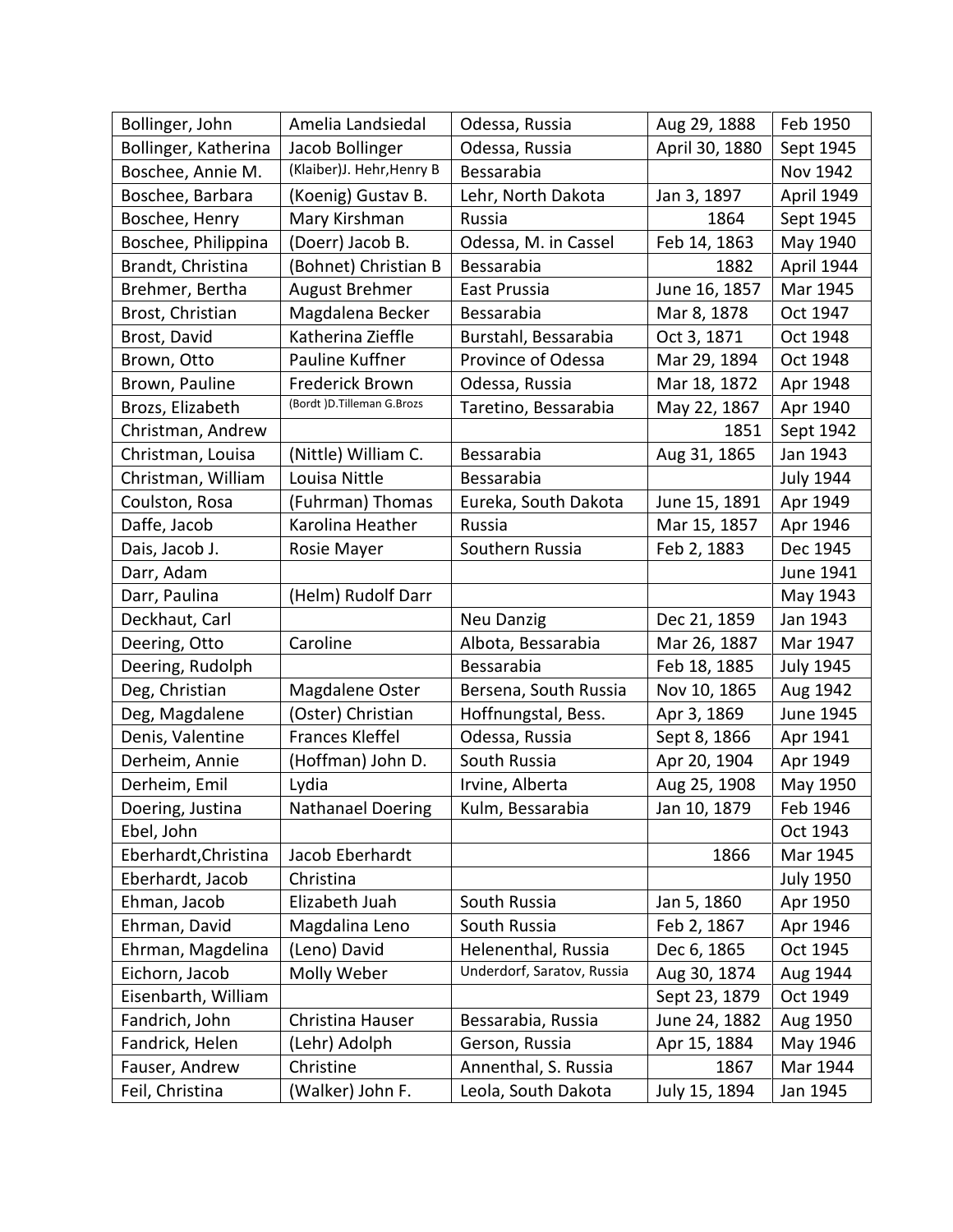| Feist, Katherina        | Sebastian Feist                                  | Rosendahl, Russia          | Sept 22, 1888  | <b>July 1947</b>  |
|-------------------------|--------------------------------------------------|----------------------------|----------------|-------------------|
| Felesky, Katharine      | (Lachenmaier)Mose                                | Hoffnungstal, S. Russia    | Jan 25, 1882   | June 1946         |
| Fetter, Jennie          | (Bessinger) Albert                               | Galion, Ohio               | April 11, 1874 | Sept 1949         |
| Fischer, August         |                                                  |                            |                | Nov 1943          |
| Fischer, Pauline        | (Singer) Philip Mueller, Fischer                 | Odessa, Russia             | April 16, 1861 | Jan 1947          |
| Flaig, Adam             | Bertha Stickle                                   | Albota, Bessarabia         | Feb 8, 1903    | Jan 1944          |
| Flaig, Christian        | Justina Rath                                     | Wittenburg, Bess.          | Mar 3, 1868    | June 1947         |
| Flaig, Gottfried        | Katharine Fass                                   | Bessarabia                 | Oct 15, 1887   | Aug 1941          |
| Flaig, Joseph           | Lydia Pleines                                    | Bessarabia                 | Aug 13, 1894   | <b>April 1940</b> |
| Fode, Erna              | William Fode-father                              | Postal, Bessarabia         | Jan 27, 1922   | Nov 1944          |
| Fode, Gottlieb          | <b>Ottilie Kraus</b>                             | Bessarabia                 | Jan 1, 1881    | Nov 1948          |
| Fondrick, Christian     | Katie Sackman                                    | Bessarabia                 | Aug 6, 1874    | May 1942          |
| Fregin, John            | Matilda                                          | South Russia               | Dec 2, 1872    | Nov 1947          |
| Frey, Emil              | <b>Ida Martin</b>                                | Harvey, North Dakota       | May 4, 1913    | Sept 1947         |
| Frey, Gottfried         | Katherina Bitterman                              | Russia                     | July 25, 1862  | June 1942         |
| Frey, Jacob             |                                                  |                            |                | June 1943         |
| Friedenberg, Ferd.      |                                                  | Russia                     | 1868           | June 1943         |
| Frisch, Adam            | Bertha Lentz                                     | Gros Ventre, Alberta       | Mar 26, 1906   | Mar 1945          |
| Fuchs, Katherine        | John V. Fuchs                                    | Odessa, Russia             | Mar 27, 1862   | Nov 1948          |
| Ganzer, Anton           | Angelina Lipp                                    | Odessa, Russia             | July 17, 1873  | <b>April 1950</b> |
| Gebhardt, Eva K.        | John Gebhardt                                    | Denhof, Russia             | Oct 15, 1871   | Jan 1950          |
| Geigle, Lydia E.        | (Liedle) John G.                                 | Eureka, South Dakota       | July 30, 1892  | Oct 1947          |
| Genert, Rosina          |                                                  | South Russia               | April 8, 1867  | <b>April 1950</b> |
| Gerlach, John           | Anne Felker, Mary(Neb)Schott                     | Northern Russia            | April 12, 1857 | Feb 1945          |
| Gerlach, Mary           | Henry Schott, John Gerlach                       | Northern Russia            | June 24, 1860  | Feb 1945          |
| Gill, Christian         |                                                  | Bessarabia                 | May 31, 1853   | May 1944          |
| Graff, Christina Y.     | Alex Gorodetsky, Ludwig Graff                    | Neudorf                    | Mar 10, 1873   | Nov 1945          |
| Gretzinger, William     | <b>Pauline Nickle</b>                            | Volinia, South Russia      | Oct 10,1877    | Sept 1949         |
| Grossman, Leonard       | Mary Eva Krum                                    | Berlin, Germany            | Nov 11, 1863   | Aug 1941          |
| Haas, Katherina         | (Bauer) George H.                                | Hoffnungsburg, Russia      | Aug 23, 1873   | Dec 1946          |
| Hagel, Elizabeth        | (Mauch) George H.                                | Worms, Bessarabia          | Oct 24, 1880   | April 1945        |
| Hagel, George           | Elizabeth Mauch                                  | Kassel, Russia             | Apr 16, 1875   | June 1942         |
| Hahn, John George       | Mary Huber                                       | Winnipeg, Manitoba         | 1887           | June 1942         |
| Haskel, Fred            |                                                  |                            |                | <b>July 1944</b>  |
| Hauck, Peter            | Magdalena Roth                                   | Eureka, South Dakota       | Nov, 1886      | Jan 1943          |
| Hauser, Rosina          | Christian Hauser                                 | Klusilz, Bess. Distr. Alba | Nov 29, 1862   | Feb 1946          |
| Heater, Jack            | Emilia Quast                                     | Eureka, South Dakota       | Jan 2, 1894    | May 1946          |
| Heather, Ludwig         |                                                  |                            | 54 years       | Feb 1942          |
| Heckenlaible, Magdalena | (Weber)GottliebMetz, PeterH.                     | Johannestal, S. Russia     | April 18, 1863 | Aug 1946          |
| Heckenlaible, Peter     | E. Elser, P. Esslinger, A.<br>Hausauer, M. Weber | Waterlo, Russia            | Nov 12, 1865   | Jan 1942          |
| Hehr, Gottlieb          | Johanna Rotel                                    | Wittemberg, Bess.          | Dec 17, 1872   | Feb 1941          |
| Hehr, Martha            | Michael & Rosina- P                              | Newburg, Alberta           | Sept 23, 1906  | Jan 1945          |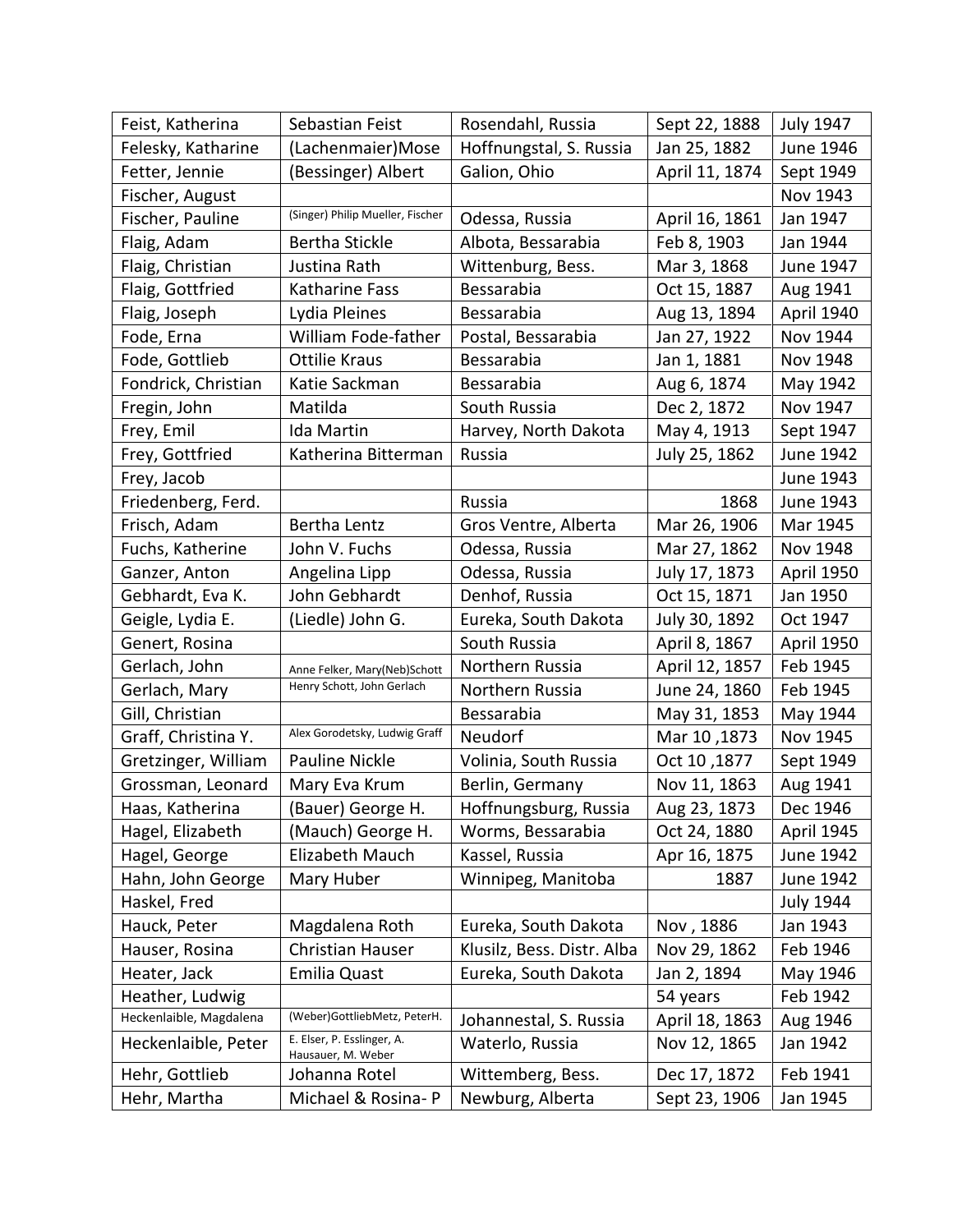| Hehr, Michael      | Rosina Sulz                    | South Russia                    | Sept 6, 1874   | May 1948         |
|--------------------|--------------------------------|---------------------------------|----------------|------------------|
| Hehr, Rosina       | (Sulz) Michael H.              | Bessarabia                      | July 10, 1877  | Dec 1949         |
| Heid, Elizabeth    | Frederick Heid                 | Menno, South Dakota             | April 3, 1887  | Mar 1949         |
| Heid, Martin       | Christina Will                 | Neudorf, Russia                 | Oct 18, 1866   | Jan 1944         |
| Heidinger, Anna M. | John Heidinger                 | Bessarabia                      | Mar 24, 1855   | Nov 1948         |
| Heinrich, Eva      | (Reitzenstein) George          | Sarowtoff, Rosenberg, N. Russia | Dec 17, 1872   | Mar 1935         |
| Heinz, John        | Katherine Gebhardt             | Scotland, North Dakota          | Nov 16, 1895   | Oct 1950         |
| Heitzman, Fred     | Matilda Helm                   | Bridgewater, SD                 | Nov 25, 1881   | Nov 1947         |
| Heller, Emanuel    | Anna Pauline Tilleman          | Walsh, Alberta                  | June 13, 1911  | Dec 1950         |
| Hepper, Henry      | Katherine Schrenk              | Odessa, South Russia            | Oct 1, 1865    | Jan 1949         |
| Hepper, Katharina  | (Schrenk) Henry                | South Russia                    | Jan 8, 1864    | Nov 1944         |
| Heringer, William  | Lydia Becker                   | Tojo, Romania                   | Sept 25, 1886  | Sept 1950        |
| Herman, Henry      | Martha Kruger                  | Kulm, North Dakota              | Jan 8, 1901    | Dec 1945         |
| Herman, Rudolf     | Bertha Schulz                  | North Dakota                    | Feb 7, 1896    | June 1945        |
| Herter, George     | Magdalene Jeske                | Petoria, South Russia           | Aug 16, 1880   | Feb 1949         |
| Herter, Jacob      | Paulina Bittner                | Bessarabia, Russia              | Sept 17, 1872  | Oct 1945         |
| Herth, Peter       | Christina Stoller              | Rohrbach, Cherson, Russia       | 71 years       | Sept 1941        |
| Herth, Rosina      | (Bieber) John Stotz, Peter H.  | Gluckstal, Cherson              | April 7, 1870  | Jan 1942         |
| Hieb, Katherina    | (Glaser)                       | Neudorf, Russia                 | Feb 2, 1859    | Oct 1940         |
| Hiller, Katherina  | (Fandrick) Frederick           | South Russia                    | Mar 2, 1880    | Aug 1946         |
| Hink, Frederick    | Carry Nathan                   | Sadersdorf, Hanover, Germany    | Sept 22, 1863  | Oct 1943         |
| Hoffman, Manuel    |                                | Parkston, South Dakota          | 19 years       | Nov 1943         |
| Hoffman, Margaret  | (Huber) Jacob                  | Odessa, Russia                  | April 25, 1867 | Jan 1948         |
| Horst, John        | Katharine Herman               | Hoffnungstal, Bess.             | July 2, 1902   | <b>Nov 1950</b>  |
| Jacober, Edward    | Rosina Rieb                    | Eureka, South Dakota            | May 8, 1891    | May 1948         |
| Jans, August       |                                | Bessarabia, Russia              | Oct 8, 1876    | May 1949         |
| Jans, Christ       | Justina Budou, Mary Stock      | Boli Hoffnungsfeld              | Sept 15, 1867  | Feb 1945         |
| Jans, Christina    | (Schuler) Jacob                | Wittenberg, Bessarabia          | May 10, 1880   | Nov 1946         |
| Jans, Regina       | (Schlenker) August             | Wittenberg, Bessarabia          | Mar 14, 1878   | Mar 1946         |
| Jaster, Rosie      | Christian Beglaw, Gottfried J. | Bersina, Russia                 | Dec 25, 1865   | June 1945        |
| Jeske, Emanuel     | Lydia Fischer                  |                                 | April 8, 1884  | Oct 1948         |
| Jeske, Lydia       | (Fischer) Emanuel              | Eureka, South Dakota            | July 16, 1890  | May 1950         |
| Jesse, Emma        | (Schwarz) Jacob Meier, Fred J  | North Dakota                    | Oct 17, 1890   | Apr 1946         |
| Jesse, Tillie      | (Rix) Fred                     | Plotzki, Poland                 | Nov 7, 1892    | Sept 1943        |
| Job, John          | Christina Hokenuker            | Newdorf, Kerson, Russia         | Jan 18, 1880   | April 1946       |
| Keller, Frederick  |                                | Greenfeld, Russia               | Jan 13, 1895   | June 1946        |
| Keller, Leopold R. | <b>Christine Seefried</b>      | Bischniff, Bessarabia           | Oct 12, 1898   | Aug 1948         |
| Keller, Wilhelmina | (Braun) John                   | Karlsruh, South Russia          | Dec 22. 1866   | May 1945         |
| Kelm, Christina    | Reinhold Kelm                  | Walsh, Alberta                  | April 2, 1918  | <b>July 1950</b> |
| Kemmet, George     | Christina Rohrbach             | Odessa, South Russia            | Feb 8, 1883    | Dec 1950         |
| Kienzle, William   | Maggie                         |                                 | 63 years       | <b>July 1948</b> |
| Kiesz, Barbara     | (Maier) Jacob Dais, Philip K.  | Guecksthal, S. Russia           | Nov 30, 1857   | Sept 1946        |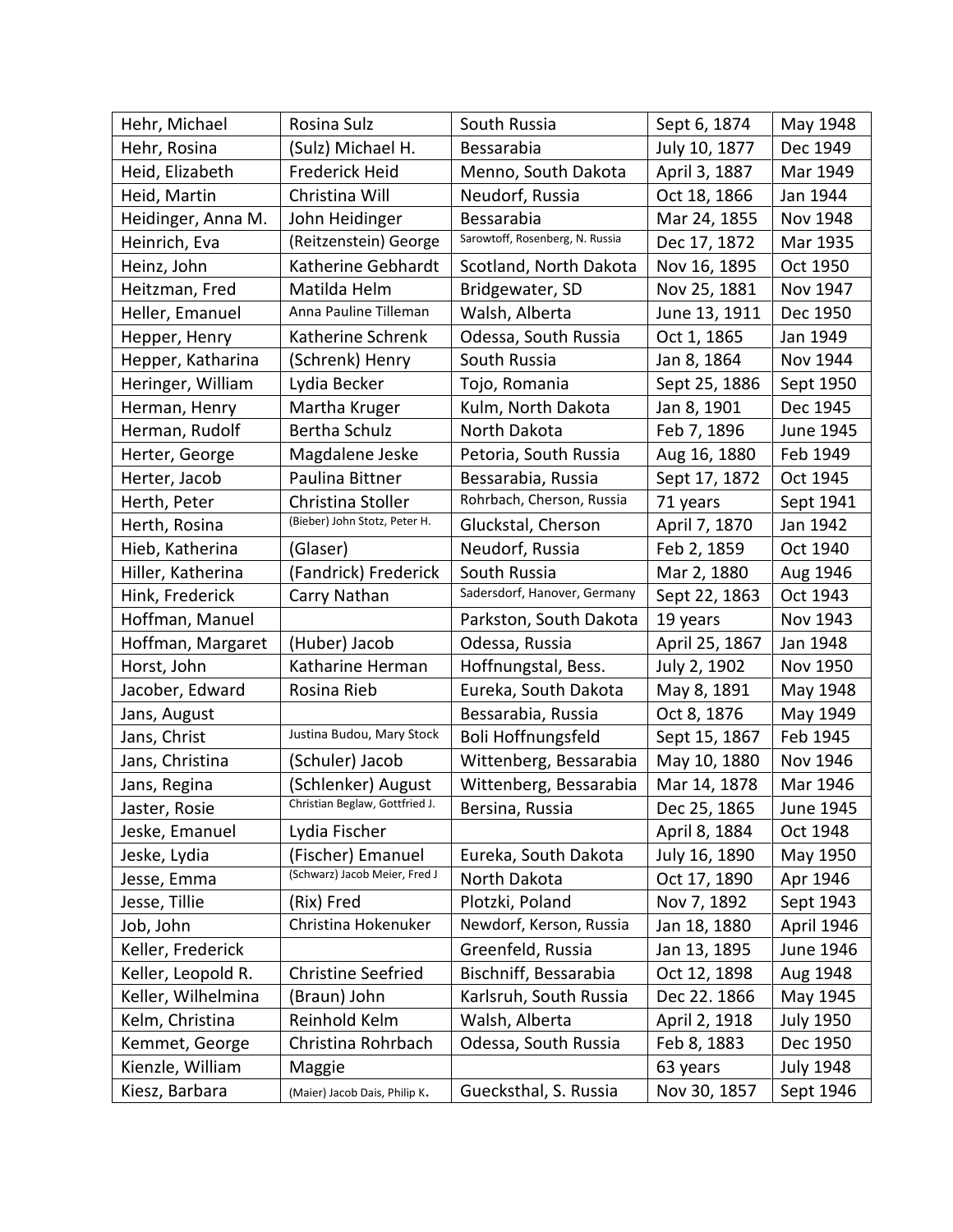| Klaiber, Lidia     | (Schultz) August Fischer,<br>Andrew K.                    | Bessarabia             | Oct 16, 1876   | Feb 1948         |
|--------------------|-----------------------------------------------------------|------------------------|----------------|------------------|
| Knodel, Dorothy    | N. Knodel                                                 | Fredenstal, Bessarabia | 1861           | Jan 1940         |
| Knodel, Matthaeus  |                                                           | Friedental, S. Russia  | Jan 22, 1863   | Apr 1943         |
| Koenig, Frank      | Adelia                                                    | Crimea, Russia         | Jan 1, 1894    | Jan 1940         |
| Koenig, Karl       | Karolina Hildenbrandt                                     | Russia                 | Sept 7, 1872   | July, 1943       |
| Koenig, Karolina   | (Hildenbrandt) Karl                                       | Russia                 | Aug 1, 1876    | June 1942        |
| Konrad, Arthur A.  | Christian Konrad - father                                 | Kulm, North Dakota     | Feb 10, 1916   | Jan 1941         |
| Konrad, Christian  | Katharina Weber                                           | Kloestrizt, Bessarabia | Sept 14, 1872  | Jan 1947         |
| Krassman, Cecilia  |                                                           |                        |                | May 1942         |
| Krassman, John     |                                                           |                        | 80 years       |                  |
| Krause, Dora       | Ferdinand                                                 |                        | 48 years       | June 1943        |
| Krauss, Magdelina  | (Bischke) William                                         | Neudorf, South Russia  | June 26, 1884  | Jan 1949         |
| Kreitzer, Adam     |                                                           | Winnipeg, Manitoba     | April 25, 1918 | May 1940         |
| Kriel, Louise      | (Jeske) Jacob Rosenfelder,<br>John K.                     | Bessarabia             | Mar 25, 1870   | Feb 1942         |
| Kruger, Fredericka | Michael Kruger                                            | Russia                 | April 23, 1858 | May 1940         |
| Kuch, George       | Helen Schweigert                                          | Bessarabia             | Sept 11, 1860  | Oct 1949         |
| Kundert, Regina    | (Grenz) Henry                                             | Gueldendorf, S. Russia | Sept 15, 1858  | June 1950        |
| Lehr, Elizabeth    | Franz Schnopp-stepfather,<br>Frederick Lehr, John S. Lehr | S. Russia              | June 16, 1868  | Sept 1943        |
| Lehr, John S.      | Christina                                                 | Garson, South Russia   | June 17, 1865  | Apr 1949         |
| Lehr, Katherina    | (Vossler) William                                         | Alt Postal, Bessarabia | Nov 21, 1881   | Jan 1943         |
| Lehr, Lizzie       | (Schatz) John                                             | Neufredendahl, Russia  | Oct 24, 1886   | Oct 1950         |
| Lehr, Louise       | <b>Edward Lehr</b>                                        | Bessarabia             | Dec 19, 1886   | Apr 1949         |
| Leicht, Fredericka | <b>Frederick Leicht</b>                                   | Gerson Russia          | Dec 31, 1860   | Nov 1945         |
| Leinweber, Dora    | John Esslinger, John L.                                   | Baracina, Russia       | Aug 15, 1870   | Feb 1947         |
| Leno, Margaret     | (Koerckle) Henry                                          | Odessa, Russia         | Dec 23, 1860   | Aug 1947         |
| Lentz, Gottlieb    | Mary Vossler                                              | Russia                 | Aug 29, 1885   | June 1946        |
| Lindeman, John     | <b>Pauline Arnold</b>                                     | Eureka, South Dakota   | Aug 5, 1897    | Feb 1945         |
| Link, Julia        | Adolph Link                                               | Lutztke, Russia        | Sept 17, 1865  | <b>July 1950</b> |
| Lippert, Jacob     | Rosie Kost                                                | Southern Russia        | April 10,1886  | Oct 1943         |
| LIppert, Katharina | (Will) Christian                                          | South Russia           | Feb 24, 1858   | Feb 1947         |
| Litke, Julius      |                                                           | Poland                 | Mar 24, 1885   | May 1946         |
| Lust, Edward       | Mary Klein                                                | Bessarabia             | Dec 25, 1891   | Sept 1950        |
| Lust, Jack         | Hilda Bohnet                                              | Medicine Hat, Alberta  | Dec 9, 1899    | Sept 1949        |
| Lutz, John         |                                                           |                        |                | <b>July 1943</b> |
| Maier, Christian   | Eva Vilhauer                                              | Zeeland, North Dakota  | Mar 8, 1889    | May 1950         |
| Maier, Edward K.   | Henry Maier-                                              | Mott, North Dakota     | July 26, 1906  | <b>July 1946</b> |
|                    | father                                                    |                        |                |                  |
| March, August      | Maguerite Schaeffer                                       | Friedenstahl, Bess.    | Nov 9, 1881    | Apr 1946         |
| Martin, Christina  | (Adam) John                                               | Rumania                | Dec 18, 1874   | Jan 1940         |
| Martin, Margareta  | Paul Martin                                               | Constana, Romania      | April 10, 1869 | June 1948        |
| Martz, Katherina   | Jacob Martz                                               | Gluechstal, Russia     | Jan 31, 1877   | Nov 1950         |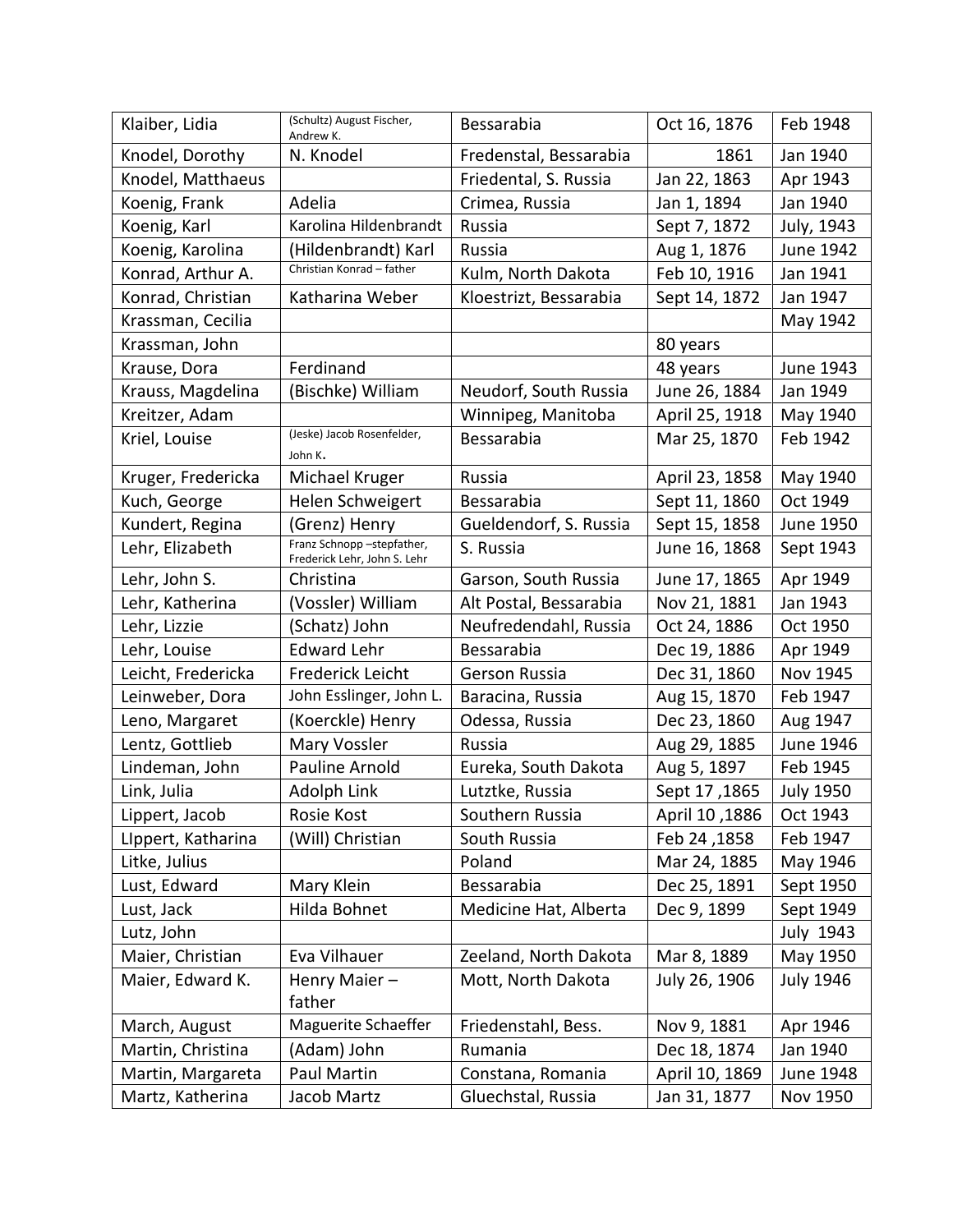| Maser, Christian    | Lydia Banek                                         | Campbell County, SD         | July 14, 1892  | June 1949         |
|---------------------|-----------------------------------------------------|-----------------------------|----------------|-------------------|
| Maser, Constantin   | Bertha Aman                                         | Alexanderdorf, Cherson      | Mar 29,1894    | Dec 1945          |
| Massini, Joseph     |                                                     | Odessa, Russia              | 1879           | Jan 1945          |
| Mauch, Amila        | Ludwig Mauch                                        | Near Warsaw, Russian Poland | Nov 30, 1865   | Mar 1940          |
| Mayer, Ludwig       | Amelia                                              | South Russia                | Sept 2, 1873   | Oct 1949          |
| Mehrer, Frederick   | Lydia Gehring                                       | Tariverde, Romania          | Nov 6, 1889    | Aug 1949          |
| Meier, Louise       | (Hoffman) John                                      | Kronenthal, S. Russia       | Feb 18, 1890   | <b>July 1946</b>  |
| Meier, Ottilie      | (Lentz) Elias                                       | Josephburg, Alberta         | 1925           | <b>April 1941</b> |
| Meier, Reinhold W.  | Antonia Krueger                                     | Russia                      | 1887           | Aug 1943          |
| Me(a)rtz, Jacob     | Katharina                                           |                             |                | Sept 1935         |
| Messmer, Michael    | Barbara Baumann                                     | Odessa, Russia              | Mar 19, 1888   | May 1950          |
| Metz, Albert E.     |                                                     | Ashley, North Dakota        | Nov 19, 1897   | Sept 1945         |
| Metz, Christian M.  | Dorothy                                             | Eureka, South Dakota        | Sept 2, 1890   | Nov 1944          |
| Meyer, Jacob        | Dorothy                                             | Warums, Kerson, Russia      | Nov 28, 1873   | Oct 1949          |
| Miller, Catherine   | (May) Georg                                         | Northern Russia             | April 18, 1896 | June 1948         |
| Miller, George      | Katherine May                                       | Olfa, Santor, Russia        | Feb 5, 1891    | Nov 1950          |
| Miller, Helen       | (Ruff) Willard                                      | Medicine Hat, Alberta       | Aug 8, 1920    | April 1947        |
| Miller, Rosina      | George Miller                                       | Neudorf, South Russia       | July 23, 1876  | Nov 1949          |
| Mitzel, Monica      | Lawrence W. Mitzel                                  |                             |                | Dec 1944          |
| Moch, Rosina        | <b>Valentine Moch</b>                               | Krem, Russia                | Sept 23, 1879  | <b>July 1948</b>  |
| Moench, Katherine   | P. - Jacob Pfeifle & Christina<br>(Denning), Daniel | Friedenstal, Bessarabia     | Sept 6, 1881   | <b>July 1941</b>  |
| Mogck, Christina    | (Wagner) Ludwig Schmidt,<br>John M.                 | Bessarabia, Russia          | Oct 2, 1880    | Oct 1950          |
| Morasch, Mary       | Philip Wilhelm, Henry M.                            | Sarotoff, Russia            | Jan 8, 1890    | Mar 1950          |
| Neigel, Catherine   | <b>Frank Neigel</b>                                 | Odessa, Russia              | Nov 5, 1857    | May 1946          |
| Neitz, David        | Maria Freimuth                                      | Roumania                    | July 14, 1888  | June 1950         |
| Neitz, Jacob        |                                                     |                             | 63 years       | Sept 1935         |
| Neth, Frederick     |                                                     |                             | 65 years       | June 1945         |
| Neufeld, David      | Katherine Schellenberg                              | Russia                      | 1875           | Jan 1946          |
| Nieman, Gustave A.  | Katharina Krueger                                   | <b>Russian Poland</b>       | Feb 17, 1880   | Aug 1950          |
| Nieman, William     | Gustave Nieman-f                                    | Little Plume, Alberta       | Sept 8, 1919   | Mar 1946          |
| Nitschke, Hannah    | (Schultz) Gottlieb                                  | Beresina, Bessarabia        | Mar 16, 1892   | Oct 1948          |
| Ockert, Eva         | (Gett) John                                         | Rumania                     | July 1, 1877   | Feb 1946          |
| Ockert, John        | Eva Goett                                           | Kostania, Romania           | April 18, 1869 | Jan 1950          |
| Odenbach, Christian | Magadalene                                          | Southern Russia             | 1870           | Mar 1944          |
| Odenbach, Louise    | Jacob Odenbach                                      |                             |                | Dec 1942          |
| Ohlhausen, William  | Louise Tetzlaff, Katherine<br>Schlenker             | Bessarabia                  | April 10, 1861 | Nov 1949          |
| Olhauser, Catherine | G. Weis, William O.                                 | Southern Russia             | June 18, 1860  | Jan 1945          |
| Onheliger, Martha   | Karl Onheliger                                      | Odessa, Russia              | June 24, 1892  | Mar 1947          |
| Opp, John           | Magdelina Pietz                                     | Odessa, Russia              | Mar 30, 1876   | Sept 1945         |
| Ostwald, Alexander  | Mary Katherine Haas                                 | Sarator, Russia             | Jan 15, 1886   | Aug 1948          |
| Otto, Karl          |                                                     | Odessa, Russia              | July 28, 1872  | Apr 1941          |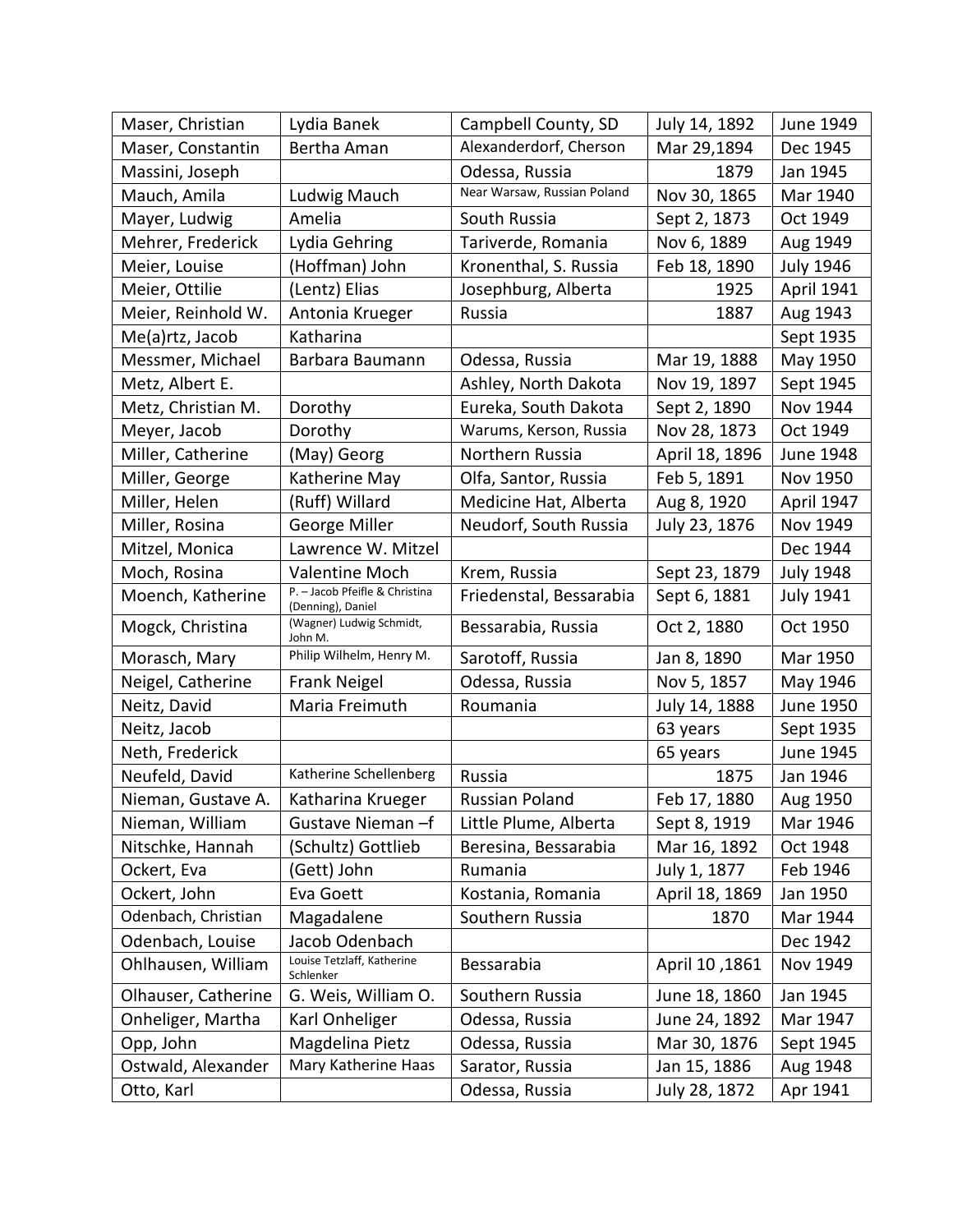| Pahl, Mary          | (Walker) Gottlieb                                       | Kolum, North Dakota    | Oct 21, 1898   | Nov 1949         |
|---------------------|---------------------------------------------------------|------------------------|----------------|------------------|
| Pahl, Thomas W.     | John Pahl-f                                             | Medicine Hat, Alberta  | June 1, 1937   | Nov 1950         |
| Palley, Andrew      | Mary, Samuel - f                                        | Okona, Rumania         | April 14, 1899 | June 1940        |
| Patzer, Elizabeth   | (Weiss) Gottlieb                                        | Bagdarf, South Russia  | July 18, 1863  | Jan 1948         |
| Pfahl, Mathilda     | Christian Oelke - f, William                            | Paris, Bessarabia      | Sept 8, 1872   | <b>July 1942</b> |
| Pfeifer, Susan      | Martin and Justina Bohnet-<br>p, Gottlieb               | Bessarabia             | Dec 6, 1877    | <b>July 1948</b> |
| Pudwell, John       | Magdelina Kach                                          | Neudanzig, S. Russia   | June 28, 1872  | Dec 1948         |
| Quast, Mary         | Daniel Quast                                            | Bessarabia             | 0ct 30,1866    | Sept 1950        |
| Radke, Emma         | (Wornath) R. Radke                                      | Paris, Bessarabia      | Aug 4, 1892    | June 1947        |
| Rath, John          |                                                         | Bessarabia             | June 14, 1883  | <b>July 1948</b> |
| Rath, Justina       | Adam and Christina Bohnet-<br>p, Andrew                 | Wittenberg, Bessarabia | June 11, 1878  | Feb 1947         |
| Rath, Karl          |                                                         |                        |                | <b>July 1943</b> |
| Reeder, Frank       | Barbara Colby                                           | Odessa, Russia         | Oct 1, 1870    | Jan 1948         |
| Reich, August       | Christina                                               | Kassel, Russia         | 1887           | Dec 1944         |
| Reinhardt, Albert   |                                                         |                        |                | June 1944        |
| Renfert, Matthew    | Julia Witt                                              | Beresina, Bessarabia   | May 16, 1863   | <b>July 1948</b> |
| Renke, Fred         | Otilia Krahn                                            | Russia                 | 53 years       | <b>July 1944</b> |
| Rexius, Jacob       | Susanna Schimph                                         | Graff Saratav, Russia  | Aug 31, 1878   | Dec 1945         |
| Ries, Peter J.      |                                                         | Rosendale, Crimea      | Nov 20, 1867   | Oct 1946         |
| Roll, Louise        | Adam Roll                                               | Odessa, Russia         | Aug 26, 1873   | <b>July 1947</b> |
| Rosenfelder, Maria  | Frederick                                               | Hoffnungsdorf, Bess.   | Aug 2, 1877    | Oct 1954         |
| Roth, Jacob         | <b>Margaret Giesinger</b>                               | Russia                 | 1868           | Oct 1942         |
| Ruch, Gottfried     | Christina Scheffer                                      | Matilden, Bessarabia   | Jan 6, 1891    | May 1948         |
| Rudolph, Elizabeth  | Henry                                                   | Straub, Samara, Russia | Feb 15, 1890   | Sept 1947        |
| Ruff, Caroline      | Bender, Edward R.                                       | Neidorf, South Russia  | April 14, 1878 | Nov 1943         |
| Ruff, Christina     |                                                         | Odessa, Russia         | June 28, 1861  | April 1947       |
| Rusch, Helene       | (Fitz) Michael                                          | Leipzig, Bessarabia    | April 7, 1862  | Jan 1945         |
| Sackman, Adam       | Louise Mack, Katherine Heine                            | Bessarabia             | Sept 15, 1865  | Aug 1948         |
| Sackman, Katherine  | (Schweigert) John Heine,<br>Adam S.                     | Bessarabia             | Oct 15, 1862   | Jan 1943         |
| Sailer, Elizabeth   | (Hehr) Frederick                                        | Wittenberg, Bessarabia | Feb 12, 1867   | Apr 1947         |
| Sailer, Frederick   | Agnes Scheffler                                         | Wittenberg, Bessarabia | Sept 21, 1889  | Oct 1948         |
| Sailer, Frederick   | Elizabeth Hehr                                          | Wittenberg, Bessarabia | Mar 5, 1837    | Nov 1949         |
| Sailer, John        | Lydia Jeske                                             | Albota, Bessarabia     | June 10, 1883  | Mar 1944         |
| Sailer, Lydia       | (Jeske) John                                            | Albota, Bessarabia     | June 3, 1883   | Sept 1940        |
| Saklofsky, Katie    | (May) Gottfried                                         | Swansofka, Russia      | Aug 2, 1892    | Jan 1950         |
| Salmier, Mrs. Jacob | Jacob                                                   | Friedenthal, Russia    | 1873           | Jan 1941         |
| Sauter, Bertha      | (Aman) Konstantine Maser,<br>Reinhold S.                | Java, South Dakota     | May 28, 1899   | May 1948         |
| Sauter, Gottlieb    | Dora                                                    | Glestitz, Bessarabia   | June 29, 1886  | Oct 1943         |
| Sautner, Joseph     | Katherina Wiedmann, K.<br>Hettinger, Joseph and Maria-p | Crimea, South Russia   | Jan 7, 1880    | Oct 1949         |
| Sayler, Jacob       |                                                         |                        | 68 years       | Jan 1950         |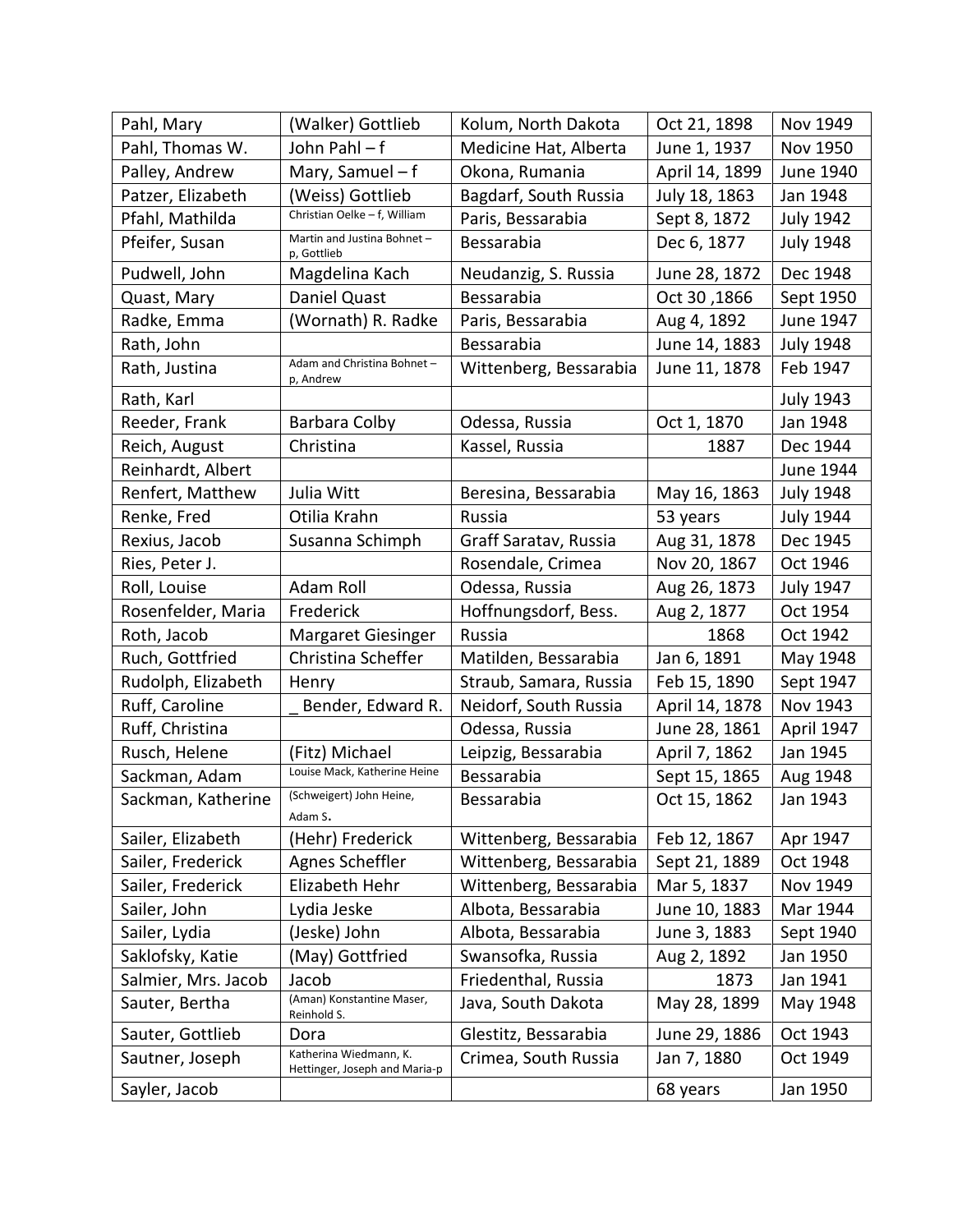| Schaal, Mary         | Emanuel                                         | Bessarabia                | Mar 17, 1862  | Mar 1947         |
|----------------------|-------------------------------------------------|---------------------------|---------------|------------------|
| Schacher, Anton      | Katherine Reule                                 | Giltdorf, Cherson, Russia | June 8, 1869  | Feb 1944         |
| Schacher, Jacob      | Mary Stock                                      | Bessarabia                | Feb 17, 1891  | May 1950         |
| Schacher, Katharina  | (Reile) Anton                                   | Russia                    | June 29, 1871 | May 1945         |
| Schafer, Alex        |                                                 |                           | 49 years      | Nov 1941         |
| Schattle, Gottlieb   |                                                 | South Russia              | Sept 25, 1877 | Nov 1950         |
| Schatz, Mary         | (Maser) John                                    | Alexandersfeld, Russia    | Mar 29, 1890  | Oct 1946         |
| Schaufele, John      | Lydia Martz, Frederick-f                        | Albota, Bessarabia        | Sept 22, 1891 | Apr 1944         |
| Scheutzle, Dorothea  | (Lukas) Karl                                    | Russia                    | Mar 14, 1860  | May 1946         |
| Schile, Johanna      | (Miller) Timotheus Sehn,<br>Andrew S.           | Krassna, Russia           | Oct 29, 1885  | Jan 1949         |
| Schissler, Christina | Gottfried Meier,                                | Glicksthal, Russia        | Dec 31, 1859  | May 1946         |
| Schissler, Sophie    | (Beier) Daniel Baum, Andrew<br>Kramer, Henry S. | Kronental, Russia         | Aug 26, 1861  | Feb 1945         |
| Schlachter, Margaret | (Hammil) Anton                                  | Odessa, Russia            | July 11, 1876 | <b>July 1950</b> |
| Schlaht, Clara       | (Reichert) Elias                                | Hilda, Alberta            | May 30, 1913  | June 1950        |
| Schlaht, Dorothy     | Philip                                          |                           | 51 years      | Oct 1941         |
| Schlaht, Philip      | Dorothea Bollinger                              | Odessa, Ukraine           | Oct 7, 1876   | Oct 1943         |
| Schlaht, Dorothea    | (Bollinger) Philip                              | Bessarabia                | 52 years      | Oct 1941         |
| Schlenker, Jacob     | Rosalie Manske                                  | Altpostal, Bessarabia     | Mar 29, 1884  | Apr 1944         |
| Schlinker, Katherina | (Rath) Frederick                                | Southern Russia           | Nov 27,1876   | Aug 1945         |
| Schmautz, Anna       | (Bachman) John                                  | Rohrbach, Kerson, Russia  | Aug 6, 1865   | <b>July 1946</b> |
| Schmelzer, Fred      |                                                 |                           |               | Nov 1944         |
| Schmidek, Maria      | (Thiem) John                                    | Wolinien, Poland          | Sept 28, 1866 | Aug 1946         |
| Schmidt, Ludwig J.   | Magdelina Brownilf                              | South Russia              | Aug 14, 1878  | <b>July 1950</b> |
| Schneider, George R. | Louisa Bachman                                  | Odessa, South Russia      | Nov 15, 1869  | Mar 1948         |
| Schneider, Louisa    | (Bachman) George                                | Odessa, South Russia      | May 13, 1869  | Nov 1950         |
| Schneider, Maria     | George Schneider                                | Saratof, Russia           | Jan 30, 1864  | June 1950        |
| Schock, Jacob        |                                                 |                           |               | May 1943         |
| Schorr, Ludwig       | Justina                                         | Allbota, Bessarabia       | Apr 17, 1881  | Feb 1949         |
| Schwab, John         |                                                 |                           |               | Jan 1942         |
| Schwabe, Paulina     | Gottlieb Kopchinske, Fred S.                    | Volinia, South Russia     | Jan 1, 1873   | Nov 1946         |
| Seher, Christian     | Mrs. Seher, Katherine Heller                    | Odessa, South Russia      | Dec 5, 1863   | Aug 1947         |
| Seibald, Elizabeth   | (Heitzman)                                      | Bridgewater, S. Dakota    |               | Dec 1946         |
| Seitz, Christina     | Jacob                                           | Wittenberg, Bessarabia    | Dec 10, 1871  | Nov 1948         |
| Seitz, Jacob         | Christina                                       | Widenberg, Bessarabia     | Oct 5, 1870   | May 1947         |
| Seitz, John          |                                                 |                           |               | Feb 1941         |
| Seitz, Rosina        | Frederick Schlenker - f,<br>Christian S.        | Albota, Bessarabia - m.   | Aug 13, 1880  | Sept 1942        |
| Sept, Ernestina      | Fred                                            | Bessarabia                | Jan 6, 1893   | <b>July 1948</b> |
| Sept, Jacob          | Amalia Moch                                     | Hirdenheim, Bess.         | Jan 13, 1888  | Sept 1949        |
| Serr, Phillip        |                                                 | Odessa, Russia            | Feb 18, 1887  | <b>July 1944</b> |
| Shafer, Peter        |                                                 |                           |               | Nov 1941         |
| Shatz, Rose Marie    | (Nicholas) George                               | Im. - Aberdeen, S. Dakota |               | Dec 1945         |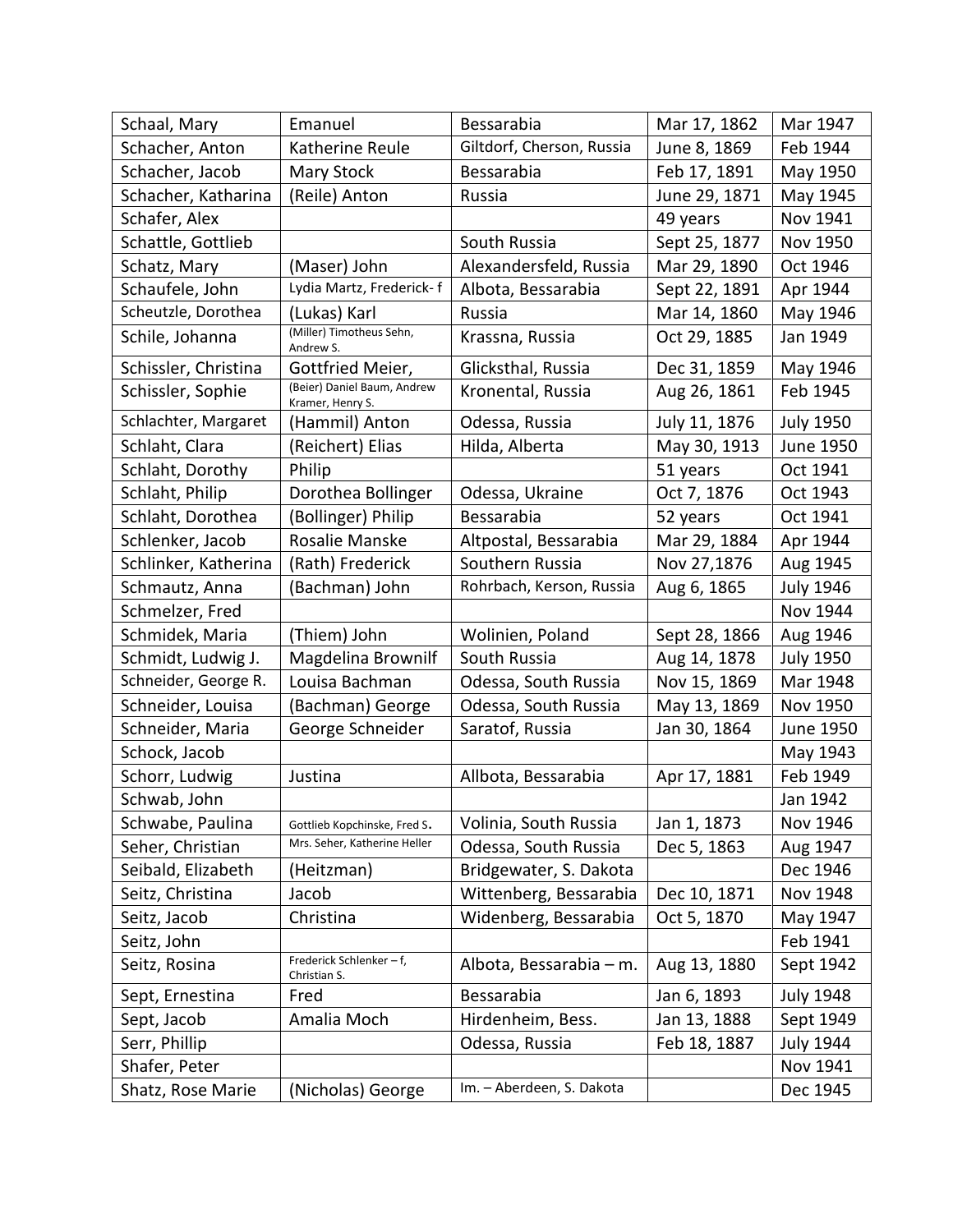| Singer, Dorothea    | Johannes Mock, Jacob Singer                    | Bostal, Bessarabia            | Dec 10, 1870   | <b>July 1948</b> |
|---------------------|------------------------------------------------|-------------------------------|----------------|------------------|
| Stachofski, August  | Theresa Volk                                   | Seltz, Russia                 | Dec 12, 1859   | Mar 1944         |
| Stahl, John J.      | Johanna Stepper, Jacob J.<br>Stahl - f         | Beresina, Bessarabia          | Jan 13, 1876   | May 1947         |
| Stein, Michael      | Anna, Philip Stein -f                          | Odessa, Russia                | April 18, 1892 | Mar 1941         |
| Steinhauer, Henry   | <b>Caroline Siewvert</b>                       | Kosal, Russia                 | April 23,1880  | Nov 1944         |
| Stickel, Christina  | Andrew                                         | Bessarabia                    | June 29, 1885  | <b>July 1949</b> |
| Stickel, Dorothea   | (Nittel) Jochim                                | Wittenberg, Bessarabia        | May 22, 1878   | May 1950         |
| Stickle, Christine  | Erhard                                         | Bessarabia                    | June 12, 1873  | Jan 1950         |
| Stotz, Jacob        | Christina                                      | Khersono, Russia              | Mar 22, 1891   | <b>July 1944</b> |
| Straub, John        | Paulina                                        | Odessa, Russia                | Mar 14, 1890   | June 1949        |
| Straub, Rosina      |                                                |                               |                | Jan 1943         |
| Streifel, Anton     | Eva Volk                                       | Odessa, Russia                | Jan 10, 1882   | Apr 1949         |
| Stroh, Katherine M. | Philip                                         | Glueckstal, Cherson           | Feb 19, 1870   | Dec 1943         |
| Stuber, Adam        | Miss Elizabeth Stuber                          | Wittenberg, Bessarabia        | Oct 15, 1876   | Mar 1946         |
| Stuber, Erhart      | Mary Kreil                                     | Bessarabia                    | June 27, 1887  | May 1949         |
| Stuber, Katherine   | (Klaiber) Andrew                               | Bessarabia                    | Mar 1, 1866    | Nov 1940         |
| Stuber, Martin      | Andrew Stuber-f                                | Bessarabia                    | June 13, 1895  | Oct 1941         |
| Sturm, Adam         |                                                |                               |                |                  |
| Sturm, Margaret     | (Schlat) Emanuel                               | Kerson, South Russia          | Dec 28, 1883   | Jan 1950         |
| Sulz, Karl          | Martha Vossler                                 | South Russia                  | May 2, 1884    | Apr 1947         |
| Sulz, Wilihelmina   | (Deering) Jacob                                | Bessarabia                    | 1878           | Oct 1941         |
| Traxel, Conrad      | Roselea Tercho, Barbara Liese                  | Friedenstal, Crimea, Russia   | Mar 30, 1870   | Aug 1944         |
| Treiber, George     |                                                |                               | 70 years       | Feb 1942         |
| Trekofski, John     | Christine, Christine Wilson,<br>Michael T. - f | Arcis, Bessarabia             | Oct 1, 1879    | Sept 1940        |
| Tschritter, Tena L. | Benjamin T.                                    | Adrian, North Dakota          | Nov 24, 1906   | Feb 1949         |
| Tschritter, Victor  | Rosie Dickhaut                                 | Irvine, Alberta               | Dec 23, 1909   | Dec 1950         |
| Vosslar, Louise     | (Hehr) John                                    | Bessarabia                    | Feb 17, 1877   | Nov 1944         |
| Vossler, Christian  | Margaret Hoffman, Mrs.<br>Derheim              | Bessarabia                    | Oct 15, 1876   | Dec 1946         |
| Vossler, Fred       |                                                |                               | 74 years       | Dec 1950         |
| Wahl, Christina     | (Horning) William                              | Bessarabia                    | Dec 28, 1862   | Jan 1950         |
| Weiland, Mrs. Jacob |                                                | Odessa, Russia                | 1880           | Dec 1943         |
| Weiss, Caroline     | Andrew                                         | Bostal, Russia                | Nov 6, 1870    | Aug 1941         |
| Weiss, Christian    | Christina Heller                               | <b>Burstall, South Russia</b> | Feb 10, 1863   | May 1944         |
| Weiss, Frederick    | Christina Reiser                               | Eigenfeld, Caucasus, Russia   | Aug 28, 1875   | Jan 1946         |
| Weiss, Jacob        | Anna Maria Mack                                | Bessarabia                    | 1870           | Mar 1940         |
| Weiss, Jacob        | Magdalena Diederle                             | South Russia                  | Oct 23, 1854   | June 1940        |
| Weiss, John A.      | Mina Hillenburg                                | Scotland, South Dakota        | Dec 10, 1883   | Dec 1947         |
| Weiss, John Jr.     | Anna Mayer                                     | South Russia                  | June 24, 1878  | Nov 1946         |
| Weiss, Katherina    | Andrew Sackman - f, Conrad<br>W.               | Wittenburg, Bessarabia        | Nov 8, 1851    | Mar 1936         |
| Weiss, Magdalena    | Jacob                                          | Russia                        | 84 years       | <b>July 1941</b> |
| Wenzel, Reinhold A. | Paulina Reinforth                              | Dermanka, Volinia, Russia     | Aug 24, 1882   | Apr 1946         |